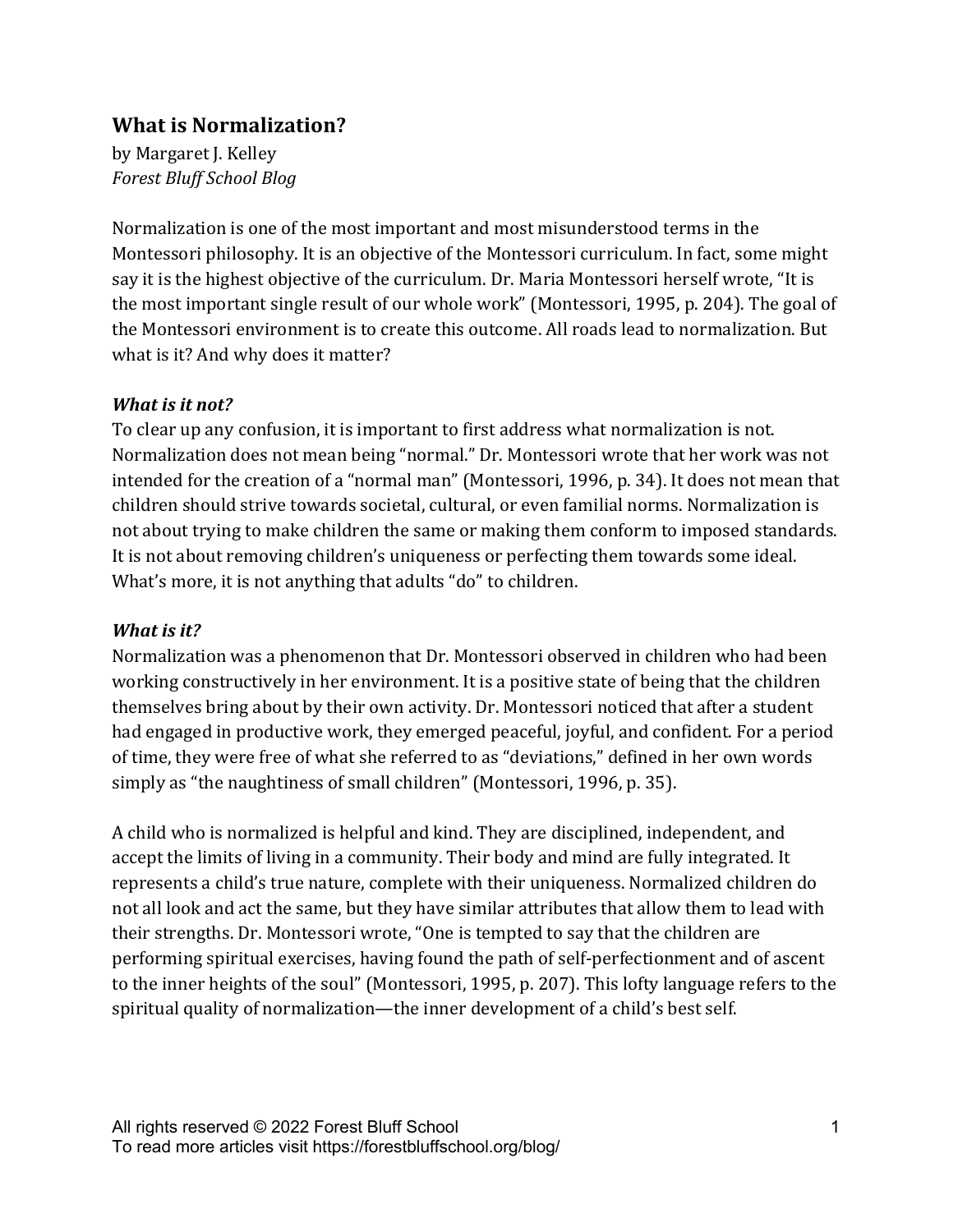### *How is normalization reached?*

Normalization is achieved through concentration. Dr. Montessori observed that periods of deep and engaging activity brought children to this state. She wrote "[Normalization] always follows a piece of work done by the hands with real things, work accompanied by mental concentration" (Montessori, 1995, p. 204). After children work, they reveal their true and best nature. But how to encourage this kind of activity?

The Montessori classroom is unique in its ability to support the process of normalization. It offers children interesting and productive work that is relevant to their interests, abilities, and development. The teacher introduces children to this work, connecting them to materials that will be most meaningful for them. Then, the children are given the freedom to choose between different appropriate activities. When they have choices, they are able to select the work that will engage them fully. Dr. Montessori stated, "The essential thing is for the task to arouse such an interest that it engages the child's whole personality" (Montessori, 1995, p. 206). Choice ensures that it will be their most satisfactory activity. Given time and space with this work, the children will concentrate.

It is after these periods of concentration that normalization emerges. Just as Dr. Montessori observed over one hundred years ago, research now shows that children in Montessori schools do in fact display the traits associated with normalization, including positive social development and greater executive functioning (Lillard and Else-Quest, 2006). Children in a Montessori classroom will have many opportunities for concentration, further strengthening their experience in that normalized state, and allowing it to become part of their character.

## **What can parents do at home to support normalization?**

A child's house should be their home. This means that a home should not be a replica of a classroom or try to imitate all the activities and qualities of a Montessori classroom. However, there are important ways that home life can support normalization at school. First is to ensure that children of all ages have plenty of opportunities for independent play and exploration. This kind of play should be unstructured and active. Screens and other forms of passive entertainment greatly undermine these kinds of activities, as they do nothing to support concentration or creativity.

Secondly, the home life should also have clear expectations of appropriate behavior. While these guidelines will be different from those in the classroom, consistent boundaries give children the security and discipline necessary for the development of normalization in their lives.